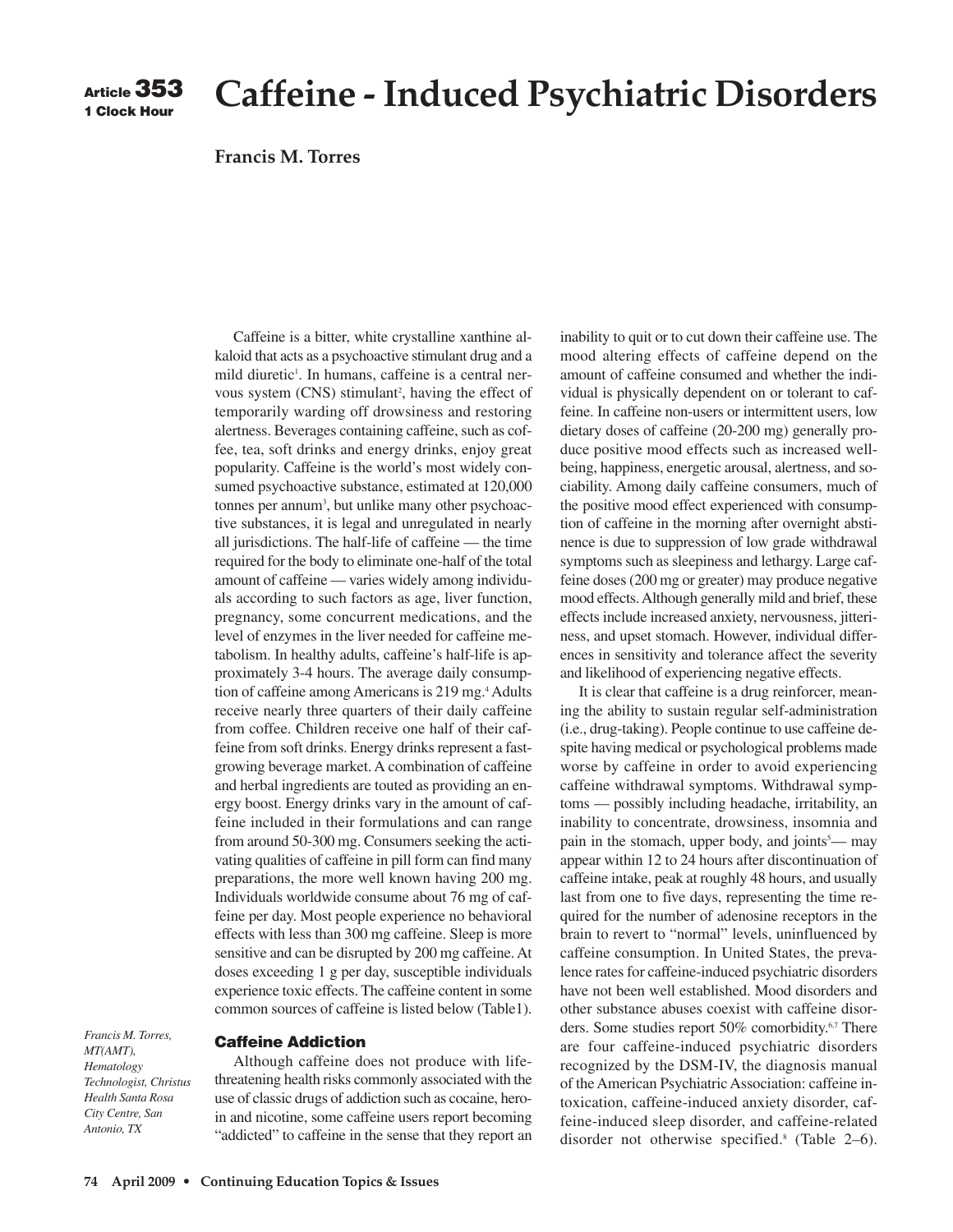# **Table 1. Caffeine Content of Foods and Drugs**

| <b>OTC Drugs</b><br>NoDoz, maximum strength; Vivarin<br>1 tablet<br>200<br>130<br>Excedrin<br>2 tablets<br>1 tablet<br>100<br>NoDoz, regular strength<br>Anacin<br>2 tablets<br>64<br><b>Coffees</b><br>Coffee, brewed<br>135<br>8 ounces<br>General Foods International Coffee, Orange<br>102<br>8 ounces<br>Cappuccino<br>Coffee, instant<br>95<br>8 ounces<br>General Foods International Coffee, Cafe<br>8 ounces<br>90<br>Vienna<br>60-65<br>Maxwell House Cappuccino, Mocha<br>8 ounces<br>General Foods International Coffee, Swiss<br>55<br>8 ounces<br>Mocha<br>Maxwell House Cappuccino, French Vanilla<br>8 ounces<br>$45 - 50$<br>or Irish Cream<br>Maxwell House Cappuccino, Amaretto<br>$25 - 30$<br>8 ounces<br>General Foods International Coffee.<br>8 ounces<br>26<br>Viennese Chocolate Cafe<br>Maxwell House Cappuccino, decaffeinated<br>$3-6$<br>8 ounces<br>Coffee, decaffeinated<br>5<br>8 ounces<br><b>Teas</b><br>Celestial Seasonings Iced Lemon Ginseng<br>16-ounce<br>100<br>Tea<br>bottle<br><b>Bigelow Raspberry Royale Tea</b><br>83<br>8 ounces<br>Tea, leaf or bag<br>50<br>8 ounces<br>16-ounce<br>Snapple Iced Tea, all varieties<br>48<br>bottle<br>Lipton Natural Brew Iced Tea Mix,<br>8 ounces<br>25-45<br>unsweetened<br>Lipton Tea<br>$35 - 40$<br>8 ounces<br>16-ounce<br>Lipton Iced Tea, assorted varieties<br>18-40<br>bottle<br>Lipton Natural Brew Iced Tea Mix,<br>15-35<br>8 ounces<br>sweetened<br>16-ounce<br>Nestea Pure Sweetened Iced Tea<br>34<br>bottle<br>8 ounces<br>30<br>Tea, green<br>16-ounce<br>Arizona Iced Tea, assorted varieties<br>$15 - 30$<br>bottle<br><b>Lipton Soothing Moments Blackberry</b><br>Tea 8 ounces<br>25<br>16-ounce<br>Nestea Pure Lemon Sweetened Iced Tea<br>22<br>bottle<br>15<br>Tea, instant<br>8 ounces<br>Lipton Natural Brew Iced Tea Mix, diet<br>$10 - 15$<br>8 ounces<br>Lipton Natural Brew Iced Tea Mix,<br>< 5<br>8 ounces<br>decaffeinated<br>Celestial Seasonings Herbal Tea, all<br>8 ounces<br>0<br>varieties<br>Celestial Seasonings Herbal Iced Tea,<br>16-ounce<br>0<br>bottled<br>bottle<br>Lipton Soothing Moments Peppermint Tea<br>8 ounces<br>0<br><b>Soft Drinks</b><br>Josta<br>12 ounces<br>58<br><b>Mountain Dew</b><br>55<br>12 ounces | <b>Product</b> | Serving<br>Size 1 | <b>Caffeine</b><br>(mg)2 |  |
|--------------------------------------------------------------------------------------------------------------------------------------------------------------------------------------------------------------------------------------------------------------------------------------------------------------------------------------------------------------------------------------------------------------------------------------------------------------------------------------------------------------------------------------------------------------------------------------------------------------------------------------------------------------------------------------------------------------------------------------------------------------------------------------------------------------------------------------------------------------------------------------------------------------------------------------------------------------------------------------------------------------------------------------------------------------------------------------------------------------------------------------------------------------------------------------------------------------------------------------------------------------------------------------------------------------------------------------------------------------------------------------------------------------------------------------------------------------------------------------------------------------------------------------------------------------------------------------------------------------------------------------------------------------------------------------------------------------------------------------------------------------------------------------------------------------------------------------------------------------------------------------------------------------------------------------------------------------------------------------------------------------------------------------------------------------------------------------------------------------------------------------------------------------------------------------------------------------------------------------------------------------|----------------|-------------------|--------------------------|--|
|                                                                                                                                                                                                                                                                                                                                                                                                                                                                                                                                                                                                                                                                                                                                                                                                                                                                                                                                                                                                                                                                                                                                                                                                                                                                                                                                                                                                                                                                                                                                                                                                                                                                                                                                                                                                                                                                                                                                                                                                                                                                                                                                                                                                                                                              |                |                   |                          |  |
|                                                                                                                                                                                                                                                                                                                                                                                                                                                                                                                                                                                                                                                                                                                                                                                                                                                                                                                                                                                                                                                                                                                                                                                                                                                                                                                                                                                                                                                                                                                                                                                                                                                                                                                                                                                                                                                                                                                                                                                                                                                                                                                                                                                                                                                              |                |                   |                          |  |
|                                                                                                                                                                                                                                                                                                                                                                                                                                                                                                                                                                                                                                                                                                                                                                                                                                                                                                                                                                                                                                                                                                                                                                                                                                                                                                                                                                                                                                                                                                                                                                                                                                                                                                                                                                                                                                                                                                                                                                                                                                                                                                                                                                                                                                                              |                |                   |                          |  |
|                                                                                                                                                                                                                                                                                                                                                                                                                                                                                                                                                                                                                                                                                                                                                                                                                                                                                                                                                                                                                                                                                                                                                                                                                                                                                                                                                                                                                                                                                                                                                                                                                                                                                                                                                                                                                                                                                                                                                                                                                                                                                                                                                                                                                                                              |                |                   |                          |  |
|                                                                                                                                                                                                                                                                                                                                                                                                                                                                                                                                                                                                                                                                                                                                                                                                                                                                                                                                                                                                                                                                                                                                                                                                                                                                                                                                                                                                                                                                                                                                                                                                                                                                                                                                                                                                                                                                                                                                                                                                                                                                                                                                                                                                                                                              |                |                   |                          |  |
|                                                                                                                                                                                                                                                                                                                                                                                                                                                                                                                                                                                                                                                                                                                                                                                                                                                                                                                                                                                                                                                                                                                                                                                                                                                                                                                                                                                                                                                                                                                                                                                                                                                                                                                                                                                                                                                                                                                                                                                                                                                                                                                                                                                                                                                              |                |                   |                          |  |
|                                                                                                                                                                                                                                                                                                                                                                                                                                                                                                                                                                                                                                                                                                                                                                                                                                                                                                                                                                                                                                                                                                                                                                                                                                                                                                                                                                                                                                                                                                                                                                                                                                                                                                                                                                                                                                                                                                                                                                                                                                                                                                                                                                                                                                                              |                |                   |                          |  |
|                                                                                                                                                                                                                                                                                                                                                                                                                                                                                                                                                                                                                                                                                                                                                                                                                                                                                                                                                                                                                                                                                                                                                                                                                                                                                                                                                                                                                                                                                                                                                                                                                                                                                                                                                                                                                                                                                                                                                                                                                                                                                                                                                                                                                                                              |                |                   |                          |  |
|                                                                                                                                                                                                                                                                                                                                                                                                                                                                                                                                                                                                                                                                                                                                                                                                                                                                                                                                                                                                                                                                                                                                                                                                                                                                                                                                                                                                                                                                                                                                                                                                                                                                                                                                                                                                                                                                                                                                                                                                                                                                                                                                                                                                                                                              |                |                   |                          |  |
|                                                                                                                                                                                                                                                                                                                                                                                                                                                                                                                                                                                                                                                                                                                                                                                                                                                                                                                                                                                                                                                                                                                                                                                                                                                                                                                                                                                                                                                                                                                                                                                                                                                                                                                                                                                                                                                                                                                                                                                                                                                                                                                                                                                                                                                              |                |                   |                          |  |
|                                                                                                                                                                                                                                                                                                                                                                                                                                                                                                                                                                                                                                                                                                                                                                                                                                                                                                                                                                                                                                                                                                                                                                                                                                                                                                                                                                                                                                                                                                                                                                                                                                                                                                                                                                                                                                                                                                                                                                                                                                                                                                                                                                                                                                                              |                |                   |                          |  |
|                                                                                                                                                                                                                                                                                                                                                                                                                                                                                                                                                                                                                                                                                                                                                                                                                                                                                                                                                                                                                                                                                                                                                                                                                                                                                                                                                                                                                                                                                                                                                                                                                                                                                                                                                                                                                                                                                                                                                                                                                                                                                                                                                                                                                                                              |                |                   |                          |  |
|                                                                                                                                                                                                                                                                                                                                                                                                                                                                                                                                                                                                                                                                                                                                                                                                                                                                                                                                                                                                                                                                                                                                                                                                                                                                                                                                                                                                                                                                                                                                                                                                                                                                                                                                                                                                                                                                                                                                                                                                                                                                                                                                                                                                                                                              |                |                   |                          |  |
|                                                                                                                                                                                                                                                                                                                                                                                                                                                                                                                                                                                                                                                                                                                                                                                                                                                                                                                                                                                                                                                                                                                                                                                                                                                                                                                                                                                                                                                                                                                                                                                                                                                                                                                                                                                                                                                                                                                                                                                                                                                                                                                                                                                                                                                              |                |                   |                          |  |
|                                                                                                                                                                                                                                                                                                                                                                                                                                                                                                                                                                                                                                                                                                                                                                                                                                                                                                                                                                                                                                                                                                                                                                                                                                                                                                                                                                                                                                                                                                                                                                                                                                                                                                                                                                                                                                                                                                                                                                                                                                                                                                                                                                                                                                                              |                |                   |                          |  |
|                                                                                                                                                                                                                                                                                                                                                                                                                                                                                                                                                                                                                                                                                                                                                                                                                                                                                                                                                                                                                                                                                                                                                                                                                                                                                                                                                                                                                                                                                                                                                                                                                                                                                                                                                                                                                                                                                                                                                                                                                                                                                                                                                                                                                                                              |                |                   |                          |  |
|                                                                                                                                                                                                                                                                                                                                                                                                                                                                                                                                                                                                                                                                                                                                                                                                                                                                                                                                                                                                                                                                                                                                                                                                                                                                                                                                                                                                                                                                                                                                                                                                                                                                                                                                                                                                                                                                                                                                                                                                                                                                                                                                                                                                                                                              |                |                   |                          |  |
|                                                                                                                                                                                                                                                                                                                                                                                                                                                                                                                                                                                                                                                                                                                                                                                                                                                                                                                                                                                                                                                                                                                                                                                                                                                                                                                                                                                                                                                                                                                                                                                                                                                                                                                                                                                                                                                                                                                                                                                                                                                                                                                                                                                                                                                              |                |                   |                          |  |
|                                                                                                                                                                                                                                                                                                                                                                                                                                                                                                                                                                                                                                                                                                                                                                                                                                                                                                                                                                                                                                                                                                                                                                                                                                                                                                                                                                                                                                                                                                                                                                                                                                                                                                                                                                                                                                                                                                                                                                                                                                                                                                                                                                                                                                                              |                |                   |                          |  |
|                                                                                                                                                                                                                                                                                                                                                                                                                                                                                                                                                                                                                                                                                                                                                                                                                                                                                                                                                                                                                                                                                                                                                                                                                                                                                                                                                                                                                                                                                                                                                                                                                                                                                                                                                                                                                                                                                                                                                                                                                                                                                                                                                                                                                                                              |                |                   |                          |  |
|                                                                                                                                                                                                                                                                                                                                                                                                                                                                                                                                                                                                                                                                                                                                                                                                                                                                                                                                                                                                                                                                                                                                                                                                                                                                                                                                                                                                                                                                                                                                                                                                                                                                                                                                                                                                                                                                                                                                                                                                                                                                                                                                                                                                                                                              |                |                   |                          |  |
|                                                                                                                                                                                                                                                                                                                                                                                                                                                                                                                                                                                                                                                                                                                                                                                                                                                                                                                                                                                                                                                                                                                                                                                                                                                                                                                                                                                                                                                                                                                                                                                                                                                                                                                                                                                                                                                                                                                                                                                                                                                                                                                                                                                                                                                              |                |                   |                          |  |
|                                                                                                                                                                                                                                                                                                                                                                                                                                                                                                                                                                                                                                                                                                                                                                                                                                                                                                                                                                                                                                                                                                                                                                                                                                                                                                                                                                                                                                                                                                                                                                                                                                                                                                                                                                                                                                                                                                                                                                                                                                                                                                                                                                                                                                                              |                |                   |                          |  |
|                                                                                                                                                                                                                                                                                                                                                                                                                                                                                                                                                                                                                                                                                                                                                                                                                                                                                                                                                                                                                                                                                                                                                                                                                                                                                                                                                                                                                                                                                                                                                                                                                                                                                                                                                                                                                                                                                                                                                                                                                                                                                                                                                                                                                                                              |                |                   |                          |  |
|                                                                                                                                                                                                                                                                                                                                                                                                                                                                                                                                                                                                                                                                                                                                                                                                                                                                                                                                                                                                                                                                                                                                                                                                                                                                                                                                                                                                                                                                                                                                                                                                                                                                                                                                                                                                                                                                                                                                                                                                                                                                                                                                                                                                                                                              |                |                   |                          |  |
|                                                                                                                                                                                                                                                                                                                                                                                                                                                                                                                                                                                                                                                                                                                                                                                                                                                                                                                                                                                                                                                                                                                                                                                                                                                                                                                                                                                                                                                                                                                                                                                                                                                                                                                                                                                                                                                                                                                                                                                                                                                                                                                                                                                                                                                              |                |                   |                          |  |
|                                                                                                                                                                                                                                                                                                                                                                                                                                                                                                                                                                                                                                                                                                                                                                                                                                                                                                                                                                                                                                                                                                                                                                                                                                                                                                                                                                                                                                                                                                                                                                                                                                                                                                                                                                                                                                                                                                                                                                                                                                                                                                                                                                                                                                                              |                |                   |                          |  |
|                                                                                                                                                                                                                                                                                                                                                                                                                                                                                                                                                                                                                                                                                                                                                                                                                                                                                                                                                                                                                                                                                                                                                                                                                                                                                                                                                                                                                                                                                                                                                                                                                                                                                                                                                                                                                                                                                                                                                                                                                                                                                                                                                                                                                                                              |                |                   |                          |  |
|                                                                                                                                                                                                                                                                                                                                                                                                                                                                                                                                                                                                                                                                                                                                                                                                                                                                                                                                                                                                                                                                                                                                                                                                                                                                                                                                                                                                                                                                                                                                                                                                                                                                                                                                                                                                                                                                                                                                                                                                                                                                                                                                                                                                                                                              |                |                   |                          |  |
|                                                                                                                                                                                                                                                                                                                                                                                                                                                                                                                                                                                                                                                                                                                                                                                                                                                                                                                                                                                                                                                                                                                                                                                                                                                                                                                                                                                                                                                                                                                                                                                                                                                                                                                                                                                                                                                                                                                                                                                                                                                                                                                                                                                                                                                              |                |                   |                          |  |
|                                                                                                                                                                                                                                                                                                                                                                                                                                                                                                                                                                                                                                                                                                                                                                                                                                                                                                                                                                                                                                                                                                                                                                                                                                                                                                                                                                                                                                                                                                                                                                                                                                                                                                                                                                                                                                                                                                                                                                                                                                                                                                                                                                                                                                                              |                |                   |                          |  |
|                                                                                                                                                                                                                                                                                                                                                                                                                                                                                                                                                                                                                                                                                                                                                                                                                                                                                                                                                                                                                                                                                                                                                                                                                                                                                                                                                                                                                                                                                                                                                                                                                                                                                                                                                                                                                                                                                                                                                                                                                                                                                                                                                                                                                                                              |                |                   |                          |  |
|                                                                                                                                                                                                                                                                                                                                                                                                                                                                                                                                                                                                                                                                                                                                                                                                                                                                                                                                                                                                                                                                                                                                                                                                                                                                                                                                                                                                                                                                                                                                                                                                                                                                                                                                                                                                                                                                                                                                                                                                                                                                                                                                                                                                                                                              |                |                   |                          |  |
|                                                                                                                                                                                                                                                                                                                                                                                                                                                                                                                                                                                                                                                                                                                                                                                                                                                                                                                                                                                                                                                                                                                                                                                                                                                                                                                                                                                                                                                                                                                                                                                                                                                                                                                                                                                                                                                                                                                                                                                                                                                                                                                                                                                                                                                              |                |                   |                          |  |
|                                                                                                                                                                                                                                                                                                                                                                                                                                                                                                                                                                                                                                                                                                                                                                                                                                                                                                                                                                                                                                                                                                                                                                                                                                                                                                                                                                                                                                                                                                                                                                                                                                                                                                                                                                                                                                                                                                                                                                                                                                                                                                                                                                                                                                                              |                |                   |                          |  |
|                                                                                                                                                                                                                                                                                                                                                                                                                                                                                                                                                                                                                                                                                                                                                                                                                                                                                                                                                                                                                                                                                                                                                                                                                                                                                                                                                                                                                                                                                                                                                                                                                                                                                                                                                                                                                                                                                                                                                                                                                                                                                                                                                                                                                                                              |                |                   |                          |  |
|                                                                                                                                                                                                                                                                                                                                                                                                                                                                                                                                                                                                                                                                                                                                                                                                                                                                                                                                                                                                                                                                                                                                                                                                                                                                                                                                                                                                                                                                                                                                                                                                                                                                                                                                                                                                                                                                                                                                                                                                                                                                                                                                                                                                                                                              |                |                   |                          |  |
|                                                                                                                                                                                                                                                                                                                                                                                                                                                                                                                                                                                                                                                                                                                                                                                                                                                                                                                                                                                                                                                                                                                                                                                                                                                                                                                                                                                                                                                                                                                                                                                                                                                                                                                                                                                                                                                                                                                                                                                                                                                                                                                                                                                                                                                              |                |                   |                          |  |
|                                                                                                                                                                                                                                                                                                                                                                                                                                                                                                                                                                                                                                                                                                                                                                                                                                                                                                                                                                                                                                                                                                                                                                                                                                                                                                                                                                                                                                                                                                                                                                                                                                                                                                                                                                                                                                                                                                                                                                                                                                                                                                                                                                                                                                                              |                |                   |                          |  |
|                                                                                                                                                                                                                                                                                                                                                                                                                                                                                                                                                                                                                                                                                                                                                                                                                                                                                                                                                                                                                                                                                                                                                                                                                                                                                                                                                                                                                                                                                                                                                                                                                                                                                                                                                                                                                                                                                                                                                                                                                                                                                                                                                                                                                                                              |                |                   |                          |  |

| affeine<br>(mg)2 | <b>Product</b>                                                             | <b>Serving</b><br>Size 1                         | Caffeine<br>(mg)2 |
|------------------|----------------------------------------------------------------------------|--------------------------------------------------|-------------------|
|                  | Soft Drinks (cont'd.)                                                      |                                                  |                   |
| 200              | Surge                                                                      | 12 ounces                                        | 51                |
| 130              | Diet Coke                                                                  | 12 ounces                                        | 47                |
| 100              | Coca-Cola                                                                  | 12 ounces                                        | 45                |
| 64               | Dr. Pepper, regular or diet                                                | 12 ounces                                        | 41                |
|                  | Sunkist Orange Soda                                                        | 12 ounces                                        | 40                |
| 135              | Pepsi-Cola                                                                 | 12 ounces                                        | 37                |
| 102              | <b>Bargs Root Beer</b>                                                     | 12 ounces                                        | 23                |
|                  | 7-UP or Diet 7-UP                                                          | 12 ounces                                        | 0                 |
| 95               | <b>Bargs Diet Root Beer</b>                                                | 12 ounces                                        | 0                 |
| 90               | Caffeine-free Coca-Cola or Diet Coke                                       | 12 ounces                                        | 0                 |
| 60-65            | Caffeine-free Pepsi or Diet Pepsi                                          | 12 ounces                                        | 0                 |
| 55               | Minute Maid Orange Soda                                                    | 12 ounces                                        | 0                 |
|                  | Mug Root Beer                                                              | 12 ounces                                        | 0                 |
| 45-50            | Sprite or Diet Sprite                                                      | 12 ounces                                        | 0                 |
| 25-30            | <b>Caffeinated Waters</b>                                                  |                                                  |                   |
|                  | Java Water                                                                 | 1/ <sub>2</sub> liter                            | 125               |
| 26               |                                                                            | $(16.9 \text{ ounces})$<br>$1/2$ liter           |                   |
| $3-6$            | Krank 20                                                                   | $(16.9$ ounces)                                  | 100               |
| 5                | Aqua Blast                                                                 | $1/2$ liter                                      | 90                |
|                  |                                                                            | $(16.9 \text{ ounces})$                          |                   |
| 100              | Water Joe                                                                  | 1/ <sub>2</sub> liter<br>$(16.9 \text{ ounces})$ | 60-70             |
| 83               | Aqua Java                                                                  | $\frac{1}{2}$ liter<br>$(16.9 \text{ ounces})$   | 50-60             |
| 50               | <b>Juices</b>                                                              |                                                  |                   |
| 48               | Juiced                                                                     | 10 ounces                                        | 60                |
|                  | <b>Frozen Desserts</b>                                                     |                                                  |                   |
| 25-45<br>35-40   | Ben & Jerry's No Fat Coffee Fudge Frozen<br>Yogurt                         | 1 cup                                            | 85                |
| 18-40            | Starbucks Coffee Ice Cream, assorted<br>flavors                            | 1 cup                                            | 40-60             |
|                  | Häagen-Dazs Coffee Ice Cream                                               | 1 cup                                            | 58                |
| 15-35            | Häagen-Dazs Coffee Frozen Yogurt, fat-free                                 | 1 cup                                            | 40                |
| 34               | Häagen-Dazs Coffee Fudge Ice Cream,<br>low-fat                             | 1 cup                                            | 30                |
| 30               | Starbucks Frappuccino Bar                                                  | 1 bar<br>$(2.5 \text{ ounces})$                  | 15                |
| 15-30<br>25      | Healthy Choice Cappuccino Chocolate<br>Chunk or Cappuccino Mocha Fudge Ice | 1 cup                                            | 8                 |
|                  | Cream                                                                      |                                                  |                   |
| 22               | Yogurts, one container                                                     |                                                  |                   |
| 15               | Dannon Coffee Yogurt                                                       | 8 ounces                                         | 45                |
| 10-15            | Yoplait Cafe Au Lait Yogurt                                                | 6 ounces                                         | 5                 |
| < 5              | Dannon Light Cappuccino Yogurt                                             | 8 ounces                                         | < 1               |
|                  | Stonyfield Farm Cappuccino Yogurt                                          | 8 ounces                                         | 0                 |
| 0                | <b>Chocolates or Candies</b>                                               |                                                  |                   |
| 0                | Hershey's Special Dark Chocolate Bar                                       | 1 bar<br>$(1.5 \text{ ounces})$                  | 31                |
| 0                | Perugina Milk Chocolate Bar with<br><b>Cappuccino Filling</b>              | $1/3$ bar<br>$(1.2 \text{ ounces})$              | 24                |
| 58               | Hershey Bar (milk chocolate)                                               | 1 bar<br>$(1.5 \text{ ounces})$                  | 10                |
| 55               | Coffee Nips (hard candy)                                                   | 2 pieces                                         | 6                 |

**Article 353 1 Clock Hour**

*Adopted from the Nutrition Action Center for Science in the Public Interest<sup>14</sup>* 

*\* Serving sizes are based on commonly eaten portions, pharmaceutical instructions, or the amount of the leading-selling container size. For example, beverages sold in 16-ounce or half-liter bottles were counted as one serving*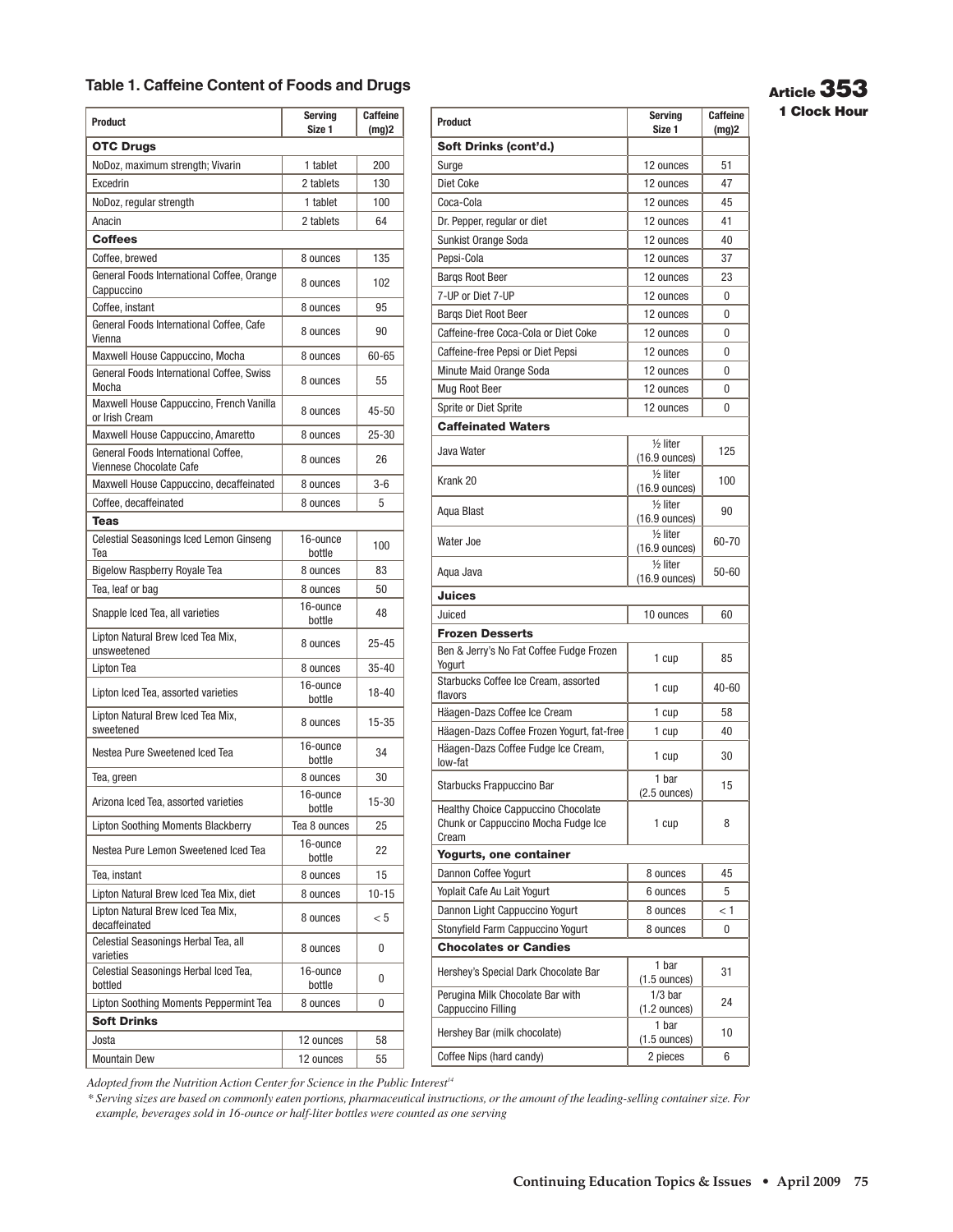# **Article 353 1 Clock Hour**

A recently-released report from University of Massachusetts Medical School noted 4,600 caffeine-related calls to the American Association of Poison Control Centers in 2005, the most recent data available. More than half involved people under 19, and 2,345 required treatment in a health care facility.<sup>9</sup>

#### **Caffeine intoxication**

Caffeine intoxication is currently defined by a number of symptoms and clinical features that emerge in response to recent consumption of caffeine. The potential for caffeine intoxication to cause clinically significant distress is reflected by the inclusion of caffeine intoxication as a diagnosis in DSM-IV (*Diagnostic and Statistical Manual of Mental Disorders,* Fourth Edition) (see Table 2). Although DSM-IV diagnostic guidelines indicate that diagnosis is dependent on the recent daily consumption of at least 250 mg of caffeine, the equivalent of just two and a half cups of brewed coffee, intoxication is most often observed at much higher doses of caffeine (i.e., > 500 mg). However, individual sensitivity and tolerance are likely to influence the dose effects. A person with high sensitivity and little tolerance might show signs and symptoms of caffeine intoxication in response to doses of caffeine much lower than a regular user. Treatment of severe caffeine intoxication is generally supportive, providing treatment of the immediate symptoms, but if the patient has very high serum levels of caffeine, then peritoneal dialysis, hemodialysis, or hemofiltration may be required. In severe cases, death may result from convulsions or an irregular heartbeat due to ventricular fibrillation brought about by effects of caffeine on the cardiovascular system.

#### **Caffeine-induced anxiety disorder**

In some individuals, the large amounts of caffeine can induce anxiety severe enough to necessitate clinical attention. Studies have shown that high dietary doses of caffeine (200 mg or more) increase anxiety ratings and induce panic attacks in the general population. Individuals with panic and anxiety disorders are especially sensitive to the effects of caffeine. Although highly anxious individuals tend to be more likely to limit their caffeine use, not all individuals with anxiety problems naturally avoid caffeine, and some may fail to recognize the role that caffeine is playing in their anxiety symptoms. This caffeine-induced anxiety disorder can take many forms, from generalized anxiety to panic attacks, obsessive-compulsive symptoms, or even phobic symptoms (see Table 3). Because this condition can mimic organic mental disorders such as panic disorder, generalized anxiety disorder, bipolar disorder, or even schizophrenia,10 a number of medical professionals believe caffeine-intoxicated people are routinely misdiagnosed and unnecessarily medicated when the treatment for caffeine-induced psychosis would simply be to stop further caffeine intake.

#### **Caffeine-induced sleep disorder**

Caffeine-induced sleep disorder is a psychiatric disorder that results from overconsumption of the stimulant caffeine, see Table 4. Caffeine's effects on sleep appear to be determined by a variety of factors including dose, the time between caffeine ingestion and attempted sleep, and individual differences in sensitivity and/or tolerance to caffeine. The effects of caffeine on sleep are dose-dependent with higher doses showing greater disruption on a number of sleep quality measures. Caffeine administered immediately prior to bedtime or throughout the day has been shown to delay sleep onset, reduce total sleep time, alter the normal stages of sleep, and decrease the reported quality of sleep. Caffeine-induced sleep disturbance is greatest among individuals who are not regular caffeine users. Although there is evidence for some tolerance to the sleep disrupting effects of caffeine, complete tolerance may not occur and thus, habitual caffeine consumers are still vulnerable to caffeine-induced sleep problems.<sup>11</sup>

#### **Moderation Is the Key**

Caffeine is usually thought to be safe in moderate amounts. Experts consider 200-300 mg of caffeine a day to be a moderate amount for adults. But consuming as little as 100 mg of caffeine a day can lead a person to become "dependent" on caffeine. This means that someone may develop withdrawal symptoms (like tiredness, irritability, and headaches) if he or she quits caffeine suddenly.<sup>12</sup> Energy drinks are increasingly popular and caffeine is a main ingredient contributing to the sense of arousal. Children and adolescents can consume large amounts of caffeine in pursuit of a "buzz." Even unwitting overconsumption can produce the signs of caffeine intoxication. Parents should encourage children to carefully read the labels and avoid consuming excess amounts of caffeine.<sup>13</sup> Only petroleum exceeds coffee as a globally traded commodity, and commerce and history of the United States are closely linked to tea consumption. Soft drinks now rank as the most popular beverage in the United States, and most contain caffeine. Beverage trade groups estimate the annual per capita soft drink consumption at 56 gallons. Research and worldwide beverage history confirm the safety of moderate caffeine consumption in healthy individuals. Caffeine is the only addictive psychoactive substance that has overcome resistance and disapproval around the world to the extent that it is freely available almost everywhere, unregulated, sold without license, offered over the counter in tablet and capsule form, and even added to beverages intended for children.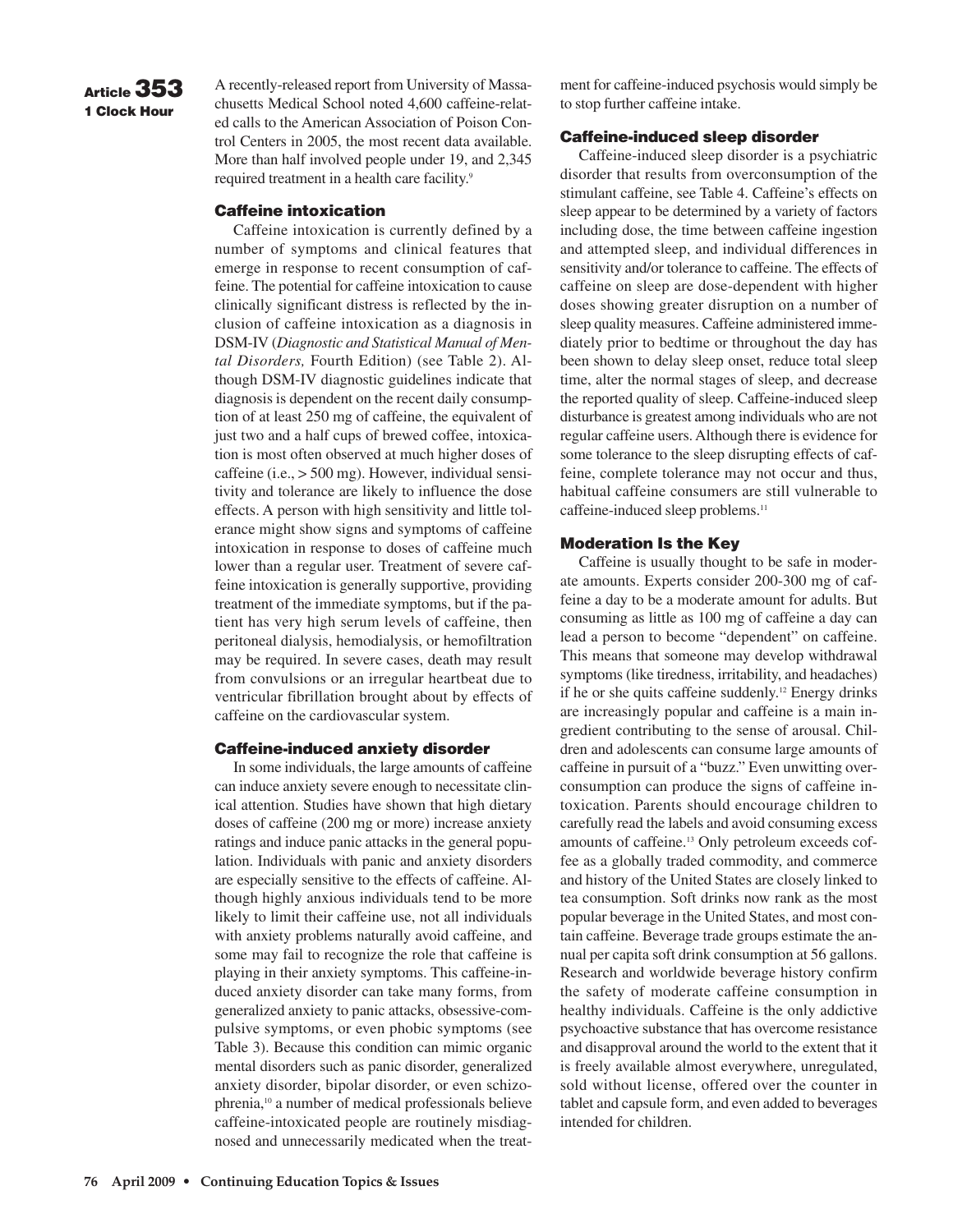## **Table 2. DSM-IV criteria for caffeine intoxication**

Recent consumption of caffeine, usually in excess of 250 mg (more than 2-3 cups of brewed coffee)

- Demonstration of 5 or more of the following signs during or shortly after caffeine use:
	- Restlessness
	- Nervousness
	- Excitement
	- Insomnia
	- Flushed face
	- Diuresis
	- Gastrointestinal disturbance
	- Muscle twitching
	- Rambling flow of thought and speech
	- Tachycardia or cardiac arrhythmia
	- Periods of inexhaustibility
	- Psychomotor agitation
- The above symptoms cause clinically significant distress or impairment in social, occupational, or other important areas of functioning.
- The symptoms are not due to a general medical condition and are not better accounted for by another mental disorder, such as an anxiety disorder.

# **Table 4. DSM-IV criteria for caffeine-induced sleep disorder**

- A prominent disturbance in sleep occurs that is sufficiently severe to warrant independent clinical attention.
- There is evidence from the history, physical examination, or laboratory findings that the sleep disturbance is the direct physiological consequence of caffeine consumption.
- The disturbance is not better accounted for by another mental disorder.
- The disturbance does not occur exclusively during the course of a delirium.
- The disturbance does not meet the criteria for breathing-related sleep disorder or narcolepsy.
- The sleep disturbance causes clinically significant distress or impairment in social, occupational, or other important areas of functioning.

## **Table 5. DSM-IV criteria for caffeine-related disorder NOS**

- This includes any caffeine disorder other than those previously listed.
- Symptoms of caffeine withdrawal that are not currently an officially recognized diagnosis are present.

## **Table 3. DSM-IV criteria for caffeine-induced anxiety disorder**

- Prominent anxiety predominates in the clinical picture.
- There is evidence from the history, physical examination, or laboratory findings suggesting that the anxiety developed within 1 month of caffeine intoxication or withdrawal or that medications containing caffeine are etiologically related to the disturbance.
- The disturbance is not better accounted for by an anxiety disorder that is not substanceinduced.
- The disturbance does not occur exclusively during the course of a delirium.
- The disturbance causes clinically significant distress or impairment in social, occupational, or other important areas of functioning.